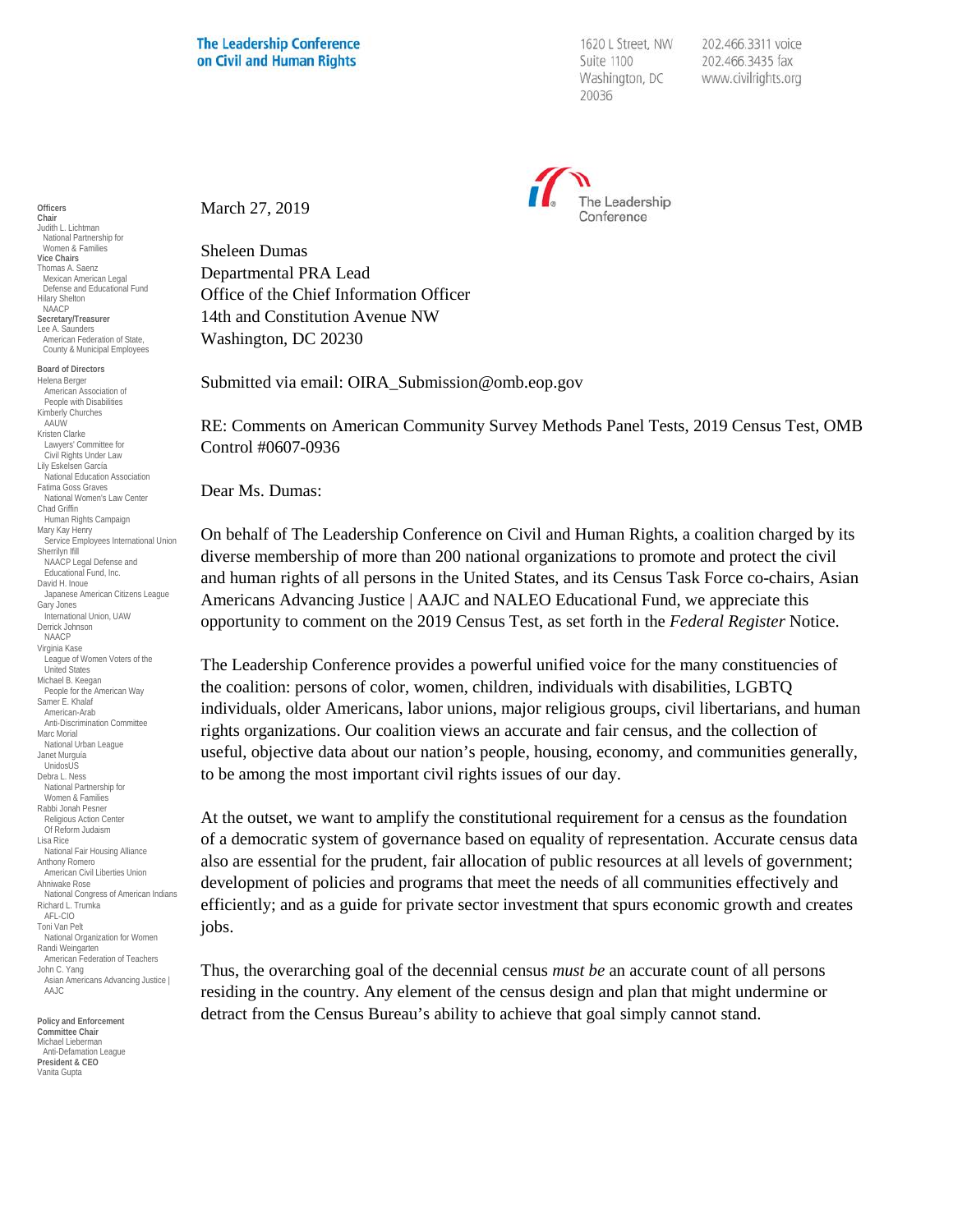March 27, 2019 Page 2 of 4



We note the previous sets of comments<sup>[1](#page-1-0)</sup> we have submitted in response to the publication of the proposed 2020 Census operational plan that highlighted the importance of prioritizing accuracy and reducing the historic, persistent undercount of certain population subgroups, as the Census Bureau finalizes that plan. To that end, **we continue to urge the Census Bureau, in the strongest possible terms, to remove the proposed citizenship question from the 2020 Census form.** The citizenship question will unnecessarily and, perhaps significantly, increase the cost of the 2020 Census, while collecting data at the census block level for which there is no credible or widely-accepted evidence of utility. It also clearly lacks public support, putting the success and, ultimately, accuracy of the census and usefulness of census data in serious jeopardy.

A new, controversial citizenship question likely will affect everything from response rates, to load capacity for Census Questionnaire Assistance (telephone assistance), length and cost of paper forms, recruitment and training of census takers, and effectiveness of messages and segmentation of target audiences (which largely were tested without consideration of a citizenship question). The last-minute plan for a test this summer to evaluate the effect of a citizenship question on self-response rates comes too late to cure the adverse consequences of the Commerce Department's decision to add the question. We discuss our additional concerns below.

## **Timing of 2019 Census Test**

We believe that the Census Bureau must structure the 2019 Census Test in a way that minimizes potential confusion and fear among the public. Two federal district court judges have found the decision to add a citizenship question to be in violation of federal law; one court has found further that adding this question would violate the U.S. Constitution because it would result in disproportionately high undercounts among specific population groups. [2](#page-1-1) These cases and several additional ones are now working their way through the courts, with the timing of a decision by the U.S. Supreme Court likely to be sometime in June 2019. The proposed Census Test starts in mid-June, with a "Census Day" (reference date) of July 1, and the Supreme Court may not rule until month's end. The test size is 480,000 addresses, split evenly between questionnaires with and without a citizenship question. If the Supreme Court rules against the Secretary and other defendants (including the Census Bureau), nearly 250,000 households still will receive a test questionnaire that includes the citizenship question. This situation will potentially create significant confusion and even alarm, since the test will likely receive attention in the media and among grassroots organizations working to promote an inclusive census while addressing understandable fears about the Commerce Secretary's motives for adding the citizenship question.

Accordingly, we believe the Census Bureau should postpone the test by one month, with an August 1, 2019 Census Day instead of a July 1, 2019 Census Day. Moreover, the Census Bureau should cancel its 2019 Census Test entirely if the Supreme Court upholds lower court rulings to remove the citizenship question. The revised

<span id="page-1-0"></span> $\frac{1}{1}$ <sup>1</sup>Comments on Proposed Information Collection on 2020 Census, Docket # USBC-2018- 0005, available at [http://civilrightsdocs.info/pdf/policy/LCCHR-FRN%20comments-2020%20Plan-08%2006%20FINAL.pdf;](http://civilrightsdocs.info/pdf/policy/LCCHR-FRN%20comments-2020%20Plan-08%2006%20FINAL.pdf) Comments on Proposed Information Collection on 2020 Census, Docket # USBC-2018- 0005, available at [http://civilrightsdocs.info/pdf/policy/letters/2018/LCCHR-FRN%20Comments-CQ-08-01-](http://civilrightsdocs.info/pdf/policy/letters/2018/LCCHR-FRN%20Comments-CQ-08-01-18%20FINALLETTERHEAD.pdf)

[<sup>18%20</sup>FINALLETTERHEAD.pdf;](http://civilrightsdocs.info/pdf/policy/letters/2018/LCCHR-FRN%20Comments-CQ-08-01-18%20FINALLETTERHEAD.pdf) Comments on Proposed Information Collection on 2020 Census, Docket # OMB-2018- 0004, available at

<https://civilrights.org/resource/comments-on-proposed-information-collection-on-2020-census-docket-omb-2018-0004/>

<span id="page-1-1"></span><sup>&</sup>lt;sup>2</sup> See New York v. United States Dep't of Commerce, No. 18-cv-2921 (S.D.N.Y. Jan. 15, 2019); California v. Ross, No.18cv-01865 (N.D. Cal. March 6, 2019).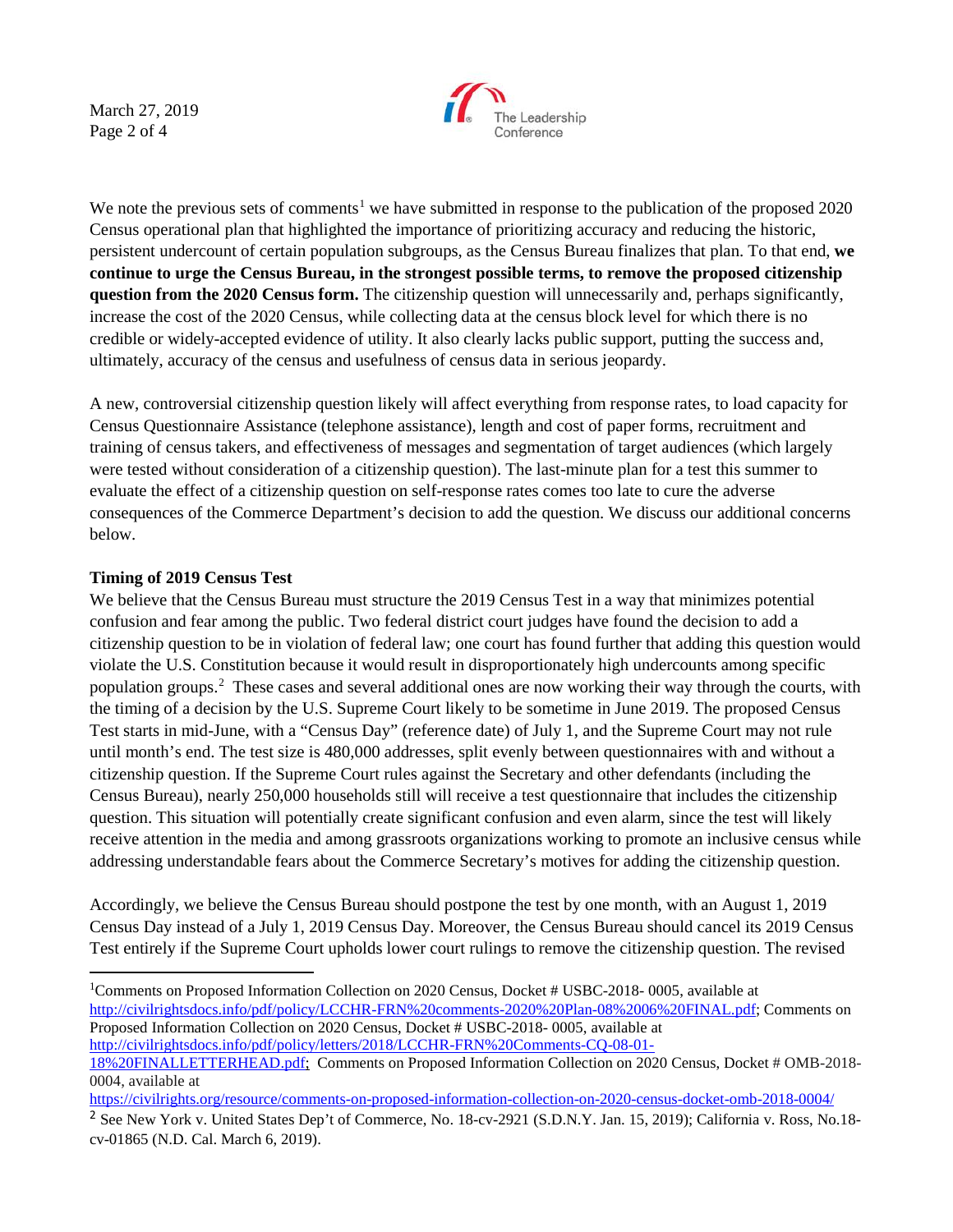March 27, 2019 Page 3 of 4



timing would shift the start of the test to mid-July, with mailed or hand-delivered census materials arriving at homes in the test sample about two weeks before Census Day, giving the Census Bureau an opportunity to cancel the test if the Court orders removal of the citizenship question. We understand that the test requires careful planning and expenditure of tax dollars and that a decision to cancel it should never be done lightly. However, *any governmental interest in proceeding with the test in order to leverage those efforts for future research goals or to protect the prudent use of tax dollars is strongly outweighed by the Census Bureau's duty under the U.S. Constitution and federal law to ensure an environment conducive to an accurate, comprehensive enumeration of all persons living in the country.* Testing a census form so close to the start of peak census operations that includes a controversial citizenship question — one that already has exacerbated fears about the census in immigrant and vulnerable communities — if the question will not, in fact, be included in the 2020 Census, risks further alienating and frightening large numbers of people, who will then be even less likely to self-respond or cooperate with enumerators during the Nonresponse Follow-up phase, fully or at all.

## **Dissemination of Test Results**

The Census Bureau's Associate Director for Research and Methodology John Abowd warned in his January 19, 2018 memorandum to Secretary Ross<sup>[3](#page-2-0)</sup> that adding a citizenship question to the 2020 Census would have an "adverse impact on self-response and, as a result, on the accuracy and quality of the 2020 Census." These conclusions make timely and detailed reporting of the 2019 Census Test findings to census stakeholders, external experts, and Congress all the more important. It is critical that complete findings from the test are publicly available as soon as practical — even on a flow basis — to inform planning and resourcing for Nonresponse Follow Up, including any needed enhancements, such as the hiring of more enumerators, and modifications to the communications campaign, as well as to guide stakeholder preparations for the 2020 Census.

## **Limited Availability of Results by Race and Ethnicity**

As noted above, the sample size for the 2019 Census Test is 480,000 addresses, which is not large enough to produce reliable results for many Asian and some other race subgroups (i.e. national origins), or to distinguish citizen and non-citizen respondents for many important subgroups. These deficiencies could deprive the Census Bureau and stakeholders of the information they need to fully assess the effects of a citizenship question on specific hard-to-count communities and to develop targeted efforts to overcome the likelihood of lower selfresponse and participation rates. If the Census Bureau proceeds with this test, we urge a larger sample with appropriate oversampling to yield useful results that will illuminate specific population groups—including Asian subgroups—most likely to avoid the census if a citizenship question is included. This information is needed to inform targeted outreach and communications activities in the hardest-to-enumerate communities. Congress has directed the Census Bureau to expand its level of effort with respect to targeted communications; the proposed 2019 Census Test would be the only empirical evidence available to guide outreach to households and communities that specifically are less likely to answer the census due to inclusion of a citizenship question. Therefore, if the proposed sample size and design cannot yield useful break-outs for race subgroups and national origins, especially those with larger numbers of foreign-born, non-citizen, and Limited English Proficiency

<span id="page-2-0"></span> <sup>3</sup> Memorandum for Wilbur L. Ross, Jr. Secretary of Commerce, from John M. Abowd, Chief Scientist and Associate Director for Research and Methodology, U.S. Census Bureau, "Technical Review of the Department of Justice Request to Add Citizenship Question to the 2020 Census," January 19, 2018.